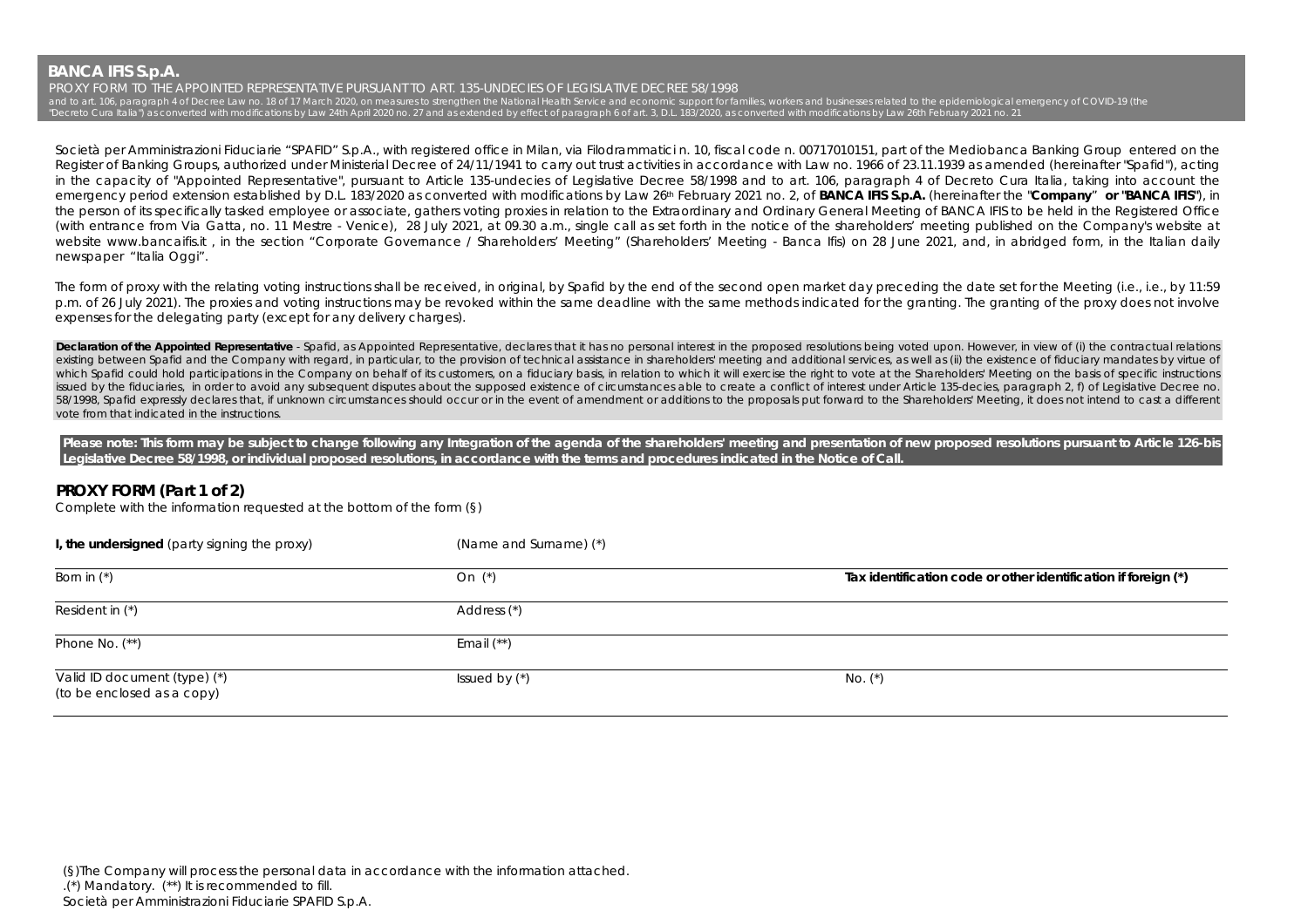# **BANCA IFIS S.p.A.**

PROXY FORM TO THE APPOINTED REPRESENTATIVE PURSUANT TO ART. 135-UNDECIES OF LEGISLATIVE DECREE 58/1998

### **in quality of** (*tick the box that interests you*) (\*)

| $\Box$ shareholder with the right to vote                                                                                                                |                                     | or if different from the share holder |          |  |                                                                |  |  |
|----------------------------------------------------------------------------------------------------------------------------------------------------------|-------------------------------------|---------------------------------------|----------|--|----------------------------------------------------------------|--|--|
| $\Box$ legal representative or subject with appropriate representation powers (copy of the documentation of the powers of representation to be enclosed) |                                     |                                       |          |  |                                                                |  |  |
|                                                                                                                                                          |                                     |                                       |          |  |                                                                |  |  |
|                                                                                                                                                          |                                     |                                       |          |  |                                                                |  |  |
|                                                                                                                                                          | Name Surname / Denomination (*)     |                                       |          |  |                                                                |  |  |
| (complete only if<br>the shareholder is<br>different from the                                                                                            | Born in $(*)$                       |                                       | On $(*)$ |  | Tax identification code or other identification if foreign (*) |  |  |
| proxy signatory)<br>Registered office / Resident in (*)                                                                                                  |                                     |                                       |          |  |                                                                |  |  |
| <b>Related to</b>                                                                                                                                        |                                     |                                       |          |  |                                                                |  |  |
| $No.$ $(*)$                                                                                                                                              | shares Banca Ifis ISIN IT0003188064 |                                       |          |  |                                                                |  |  |
|                                                                                                                                                          |                                     |                                       |          |  |                                                                |  |  |
|                                                                                                                                                          |                                     |                                       |          |  |                                                                |  |  |

(to be filled in with information regarding any further communications relating to deposits)

**DELEGATES SPAFID S.p.A.** to participate and vote in the Shareholders' Meeting indicated above as per the instructions provided below.

## **DECLARES**

**-** that he/she/it is aware that the proxy to the Appointed Representative might contain voting instructions even only in respect of some resolution proposals in the agenda and that in this case,

the vote shall be expressed for the sole proposals in respect of which instructions have been granted;

- to have requested from the custodian the communication for participation in the Meeting as indicated above;

- that there are no reasons for incompatibility or suspension of the exercise of voting rights.

AUTHORIZE Spafid and the Company to the treatment of his/her/its personal data for the purposes and under the terms and conditions specified in the attached information document

▰

 *(Place and Date) \* (*Signature) \*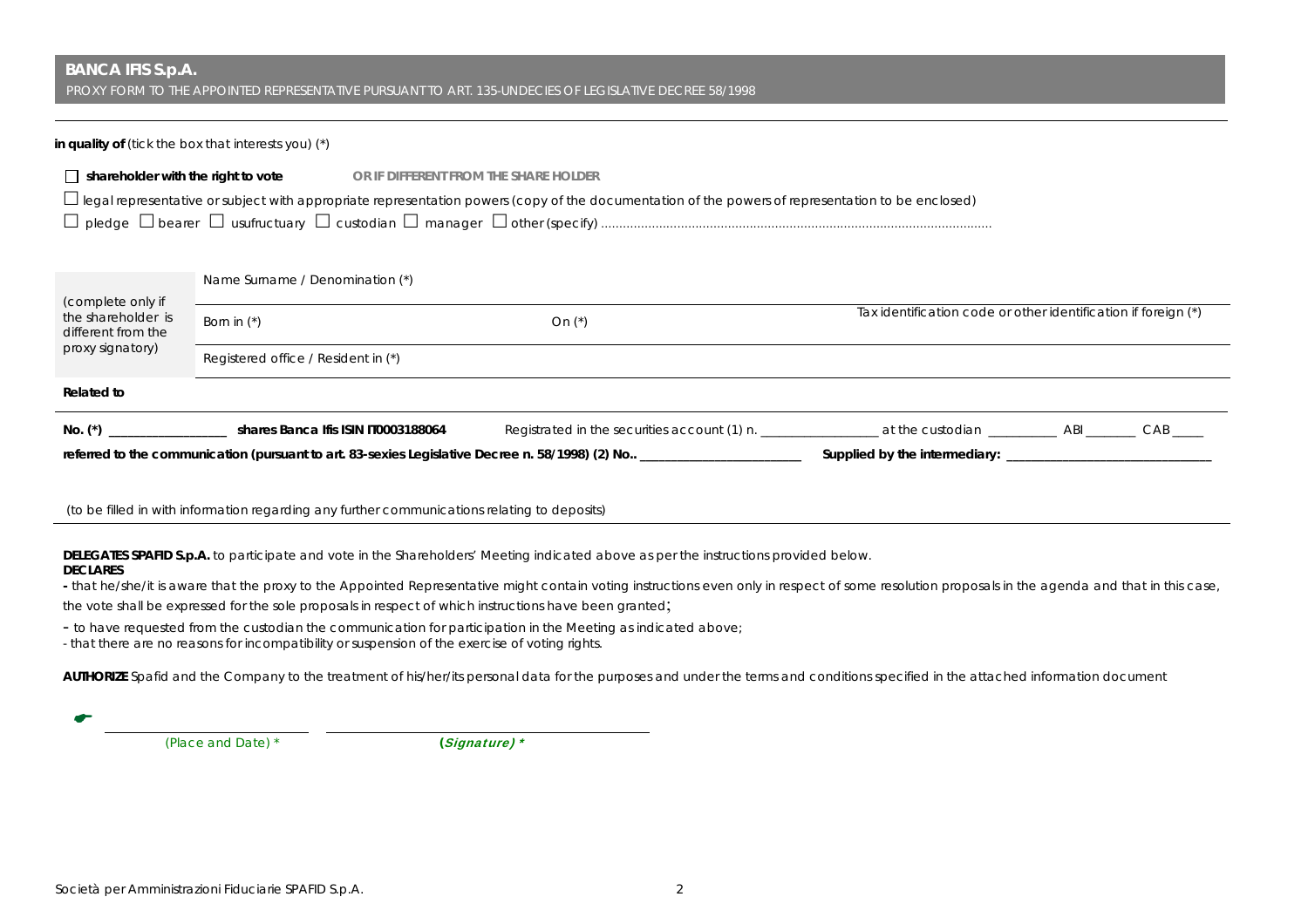# **VOTING INSTRUCTIONS (3)** (**Part 2 of 2)**

intended for the Appointed Representative only - Tick the relevant boxes

## The undersigned (4) (Personal details)

*(indicate the holder of the right to vote only if different*   $n$ ame and surname / denomination)

Hereby appoints Spafid to vote in accordance with the voting instructions given below at Extraordinary and Ordinary General Meeting of BANCA IFIS to be held in the Registered Office (with entrance from Via Gatta, no. 11 Mestre - Venice), on in the Registered Office (with entrance from Via Gatta, no. 11 Mestre - Venice), on single call by BANCA IFIS S.p.A.

## **RESOLUTIONS SUBJECT TO VOTING**

## **Extraordinary part**

| Changes to articles 10, 11, 13, 15, 17, 18, 20, 21 and 22 of the Articles of Association. Related and ensuing resolutions.                    |                                 |                                                     |                      |                  |                |                |
|-----------------------------------------------------------------------------------------------------------------------------------------------|---------------------------------|-----------------------------------------------------|----------------------|------------------|----------------|----------------|
| Proposal of the Board of Directors                                                                                                            |                                 |                                                     | Tick only one<br>hox | $\Box$ In Favour | $\Box$ Against | $\Box$ Abstain |
| If circumstances occur which are unknown or in the event of a vote on amendments or additions to the resolutions submitted to the meeting (5) |                                 |                                                     |                      |                  |                |                |
| Tick only one box                                                                                                                             |                                 | <b>Modify the instructions (express preference)</b> |                      |                  |                |                |
| $\perp$ confirms the instructions                                                                                                             | $\Box$ revokes the instructions | □ In Favour : <u>__________________</u>             |                      |                  | □ Against      | □ Abstain      |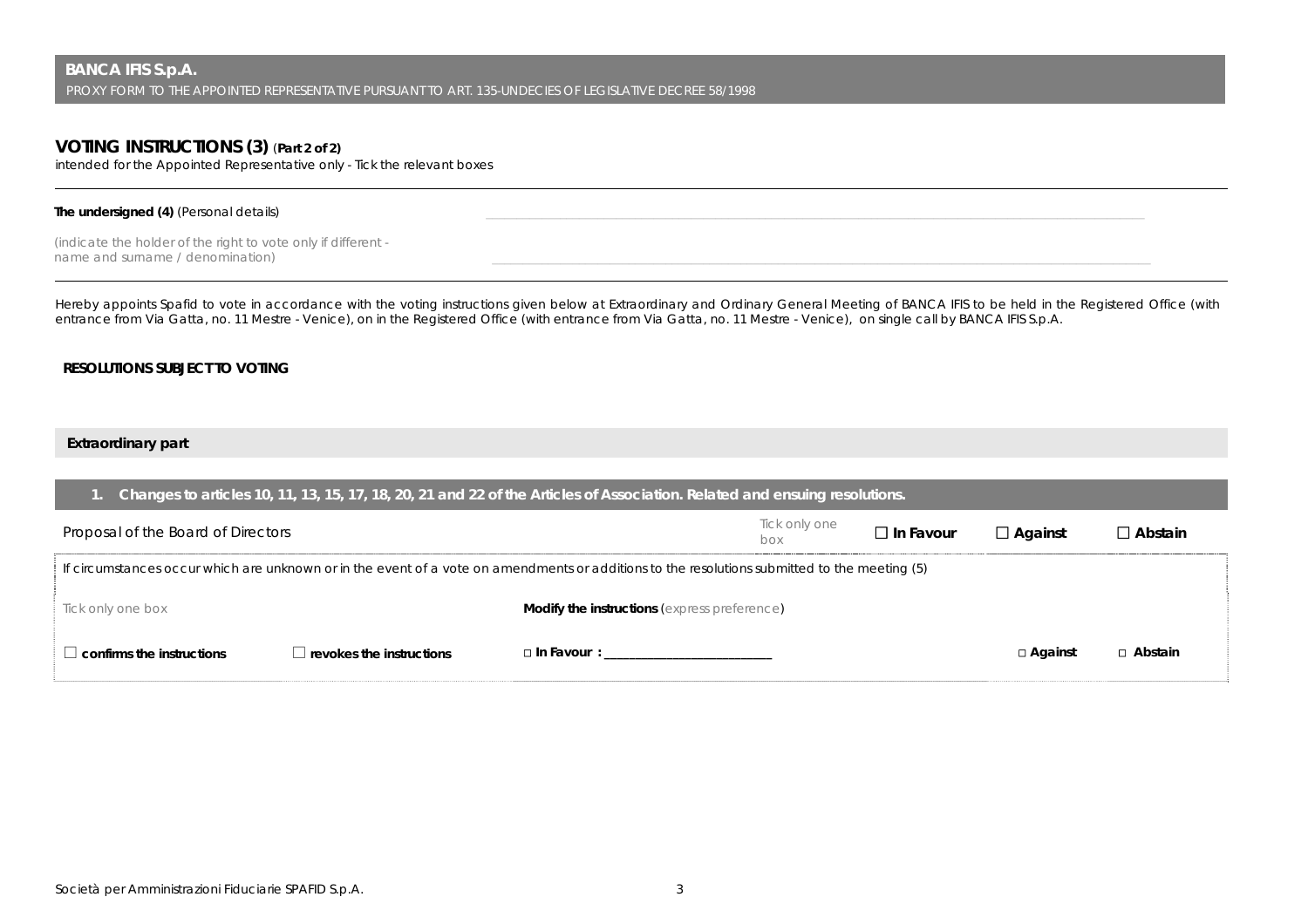## **Ordinary part**

|                                    | Updates to the remuneration policies and therefore also to the Report on the remuneration policies and remuneration paid approved by the Shareholders' meeting<br>of 22 April 2021. Related and ensuing resolutions. |                                                     |                      |                     |                |                |  |
|------------------------------------|----------------------------------------------------------------------------------------------------------------------------------------------------------------------------------------------------------------------|-----------------------------------------------------|----------------------|---------------------|----------------|----------------|--|
| Proposal of the Board of Directors |                                                                                                                                                                                                                      |                                                     | Tick only one<br>hox | $\square$ In Favour | $\Box$ Against | $\Box$ Abstain |  |
|                                    | If circumstances occur which are unknown or in the event of a vote on amendments or additions to the resolutions submitted to the meeting (5)                                                                        |                                                     |                      |                     |                |                |  |
| Tick only one box                  |                                                                                                                                                                                                                      | <b>Modify the instructions</b> (express preference) |                      |                     |                |                |  |
| $\Box$ confirms the instructions   | $\blacksquare$ revokes the instructions                                                                                                                                                                              | $\Box$ In Favour :                                  |                      |                     | □ Against      | □ Abstain      |  |

**2. Remuneration plan based on financial instruments for some company figures described in the information document drawn up pursuant to article 114-bis of Italian Legislative Decree no. 58 of 24 February 1998 as amended, and relative implementation regulations. Related and ensuing resolutions.** 

| Proposal of the Board of Directors                                                                                                            |                                 |                                                     | Tick only one<br>box | $\Box$ In Favour | $\Box$ Against | $\Box$ Abstain |
|-----------------------------------------------------------------------------------------------------------------------------------------------|---------------------------------|-----------------------------------------------------|----------------------|------------------|----------------|----------------|
| If circumstances occur which are unknown or in the event of a vote on amendments or additions to the resolutions submitted to the meeting (5) |                                 |                                                     |                      |                  |                |                |
| Tick only one box                                                                                                                             |                                 | <b>Modify the instructions (express preference)</b> |                      |                  |                |                |
| $\perp$ confirms the instructions                                                                                                             | $\Box$ revokes the instructions | □ In Favour : ___________________________           |                      |                  | $\Box$ Against | □ Abstain      |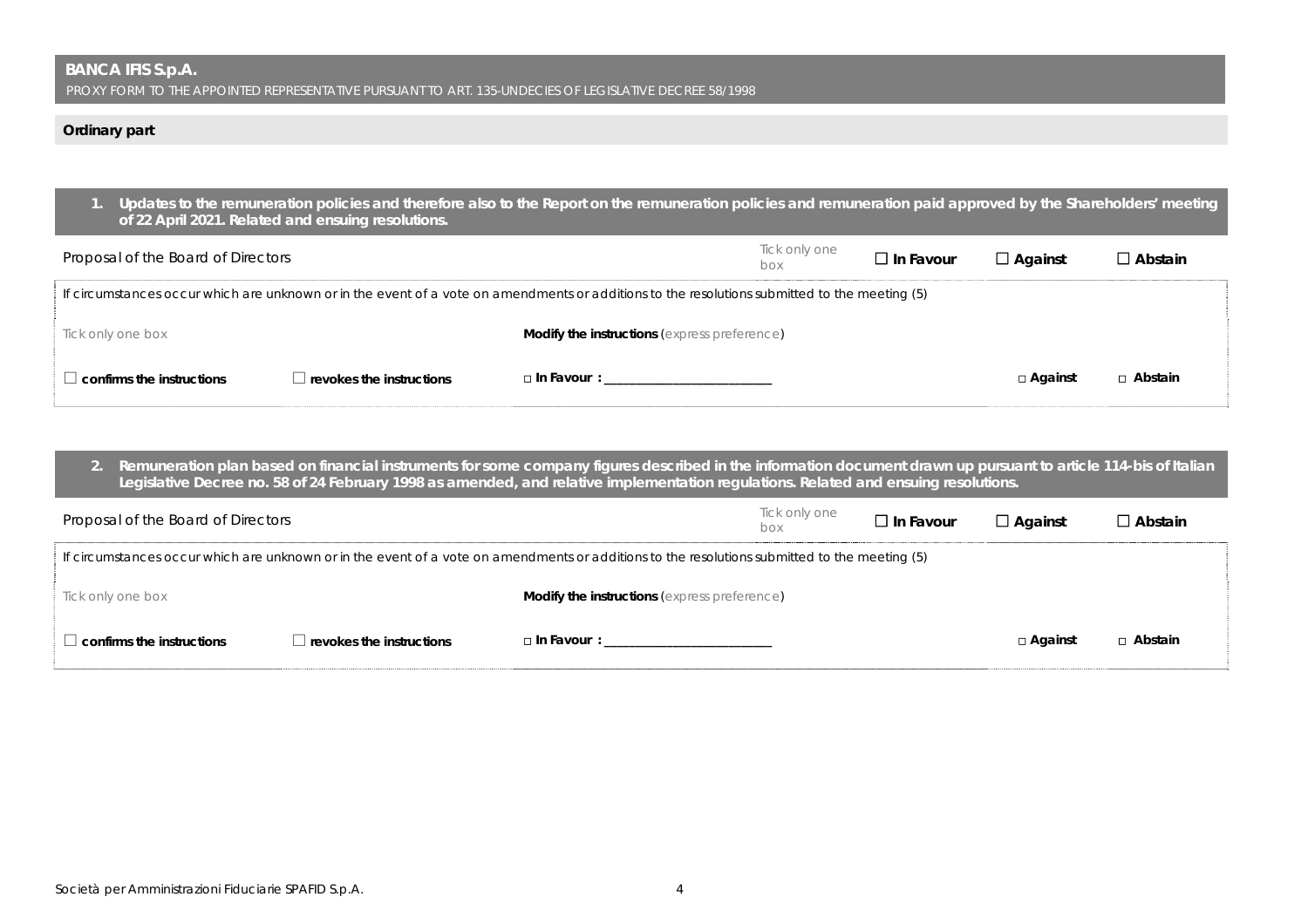**3. Authorisation for the purchase and payment of treasury shares pursuant to articles 2357 and 2357-ter of the Italian Civil Code, article 132 of Italian Legislative Decree no. 58 of 24 February 1998 as amended and article 144-bis of the Consob Regulation implemented with resolution no. 11971 of 14 May 1999 as amended. Related and ensuing resolutions.** 

| Proposal of the Board of Directors                                                                                                            |                          |                                                                                                                                                                                                                               | Tick only one<br>box | $\Box$ In Favour | $\Box$ Against | $\Box$ Abstain |
|-----------------------------------------------------------------------------------------------------------------------------------------------|--------------------------|-------------------------------------------------------------------------------------------------------------------------------------------------------------------------------------------------------------------------------|----------------------|------------------|----------------|----------------|
| If circumstances occur which are unknown or in the event of a vote on amendments or additions to the resolutions submitted to the meeting (5) |                          |                                                                                                                                                                                                                               |                      |                  |                |                |
| Tick only one box                                                                                                                             |                          | <b>Modify the instructions</b> (express preference)                                                                                                                                                                           |                      |                  |                |                |
| confirms the instructions                                                                                                                     | revokes the instructions | □ In Favour : The Service of Service of Service of Service of Service of Service of Service of Service of Service of Service of Service of Service of Service of Service of Service of Service of Service of Service of Servi |                      |                  | $\Box$ Against | $\Box$ Abstain |

|               | __ |  |
|---------------|----|--|
| ۰,<br>×<br>۰. |    |  |
|               |    |  |

 *(Place and Date) \* (*Signature) \*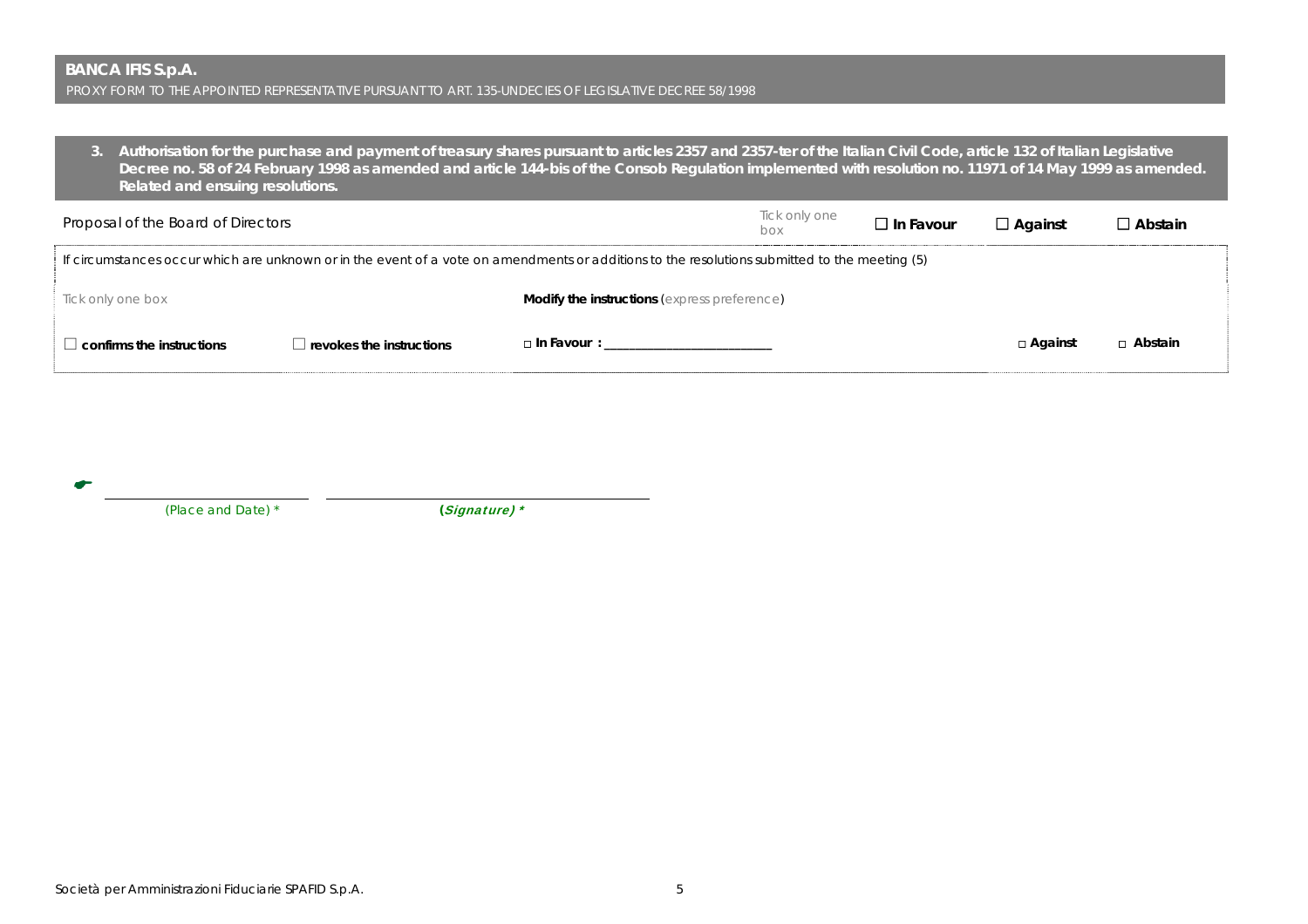#### **INSTRUCTIONS FOR THE FILLING AND SUBMISSION**

#### The person entitled to do so must request the depositary intermediary to issue the communication for participation in the shareholders' meeting referred to the Art. 83-sexies, Legislative Decree **58/1998**

- (1) Indicate the number of the securities custody account and the denomination of the depositary intermediary. The information can be obtained from the account statement provided by the intermediary.
- (2) Indicate the Communication reference for the Shareholders' Meeting issued by the depositary intermediary upon request from the person entitled to vote.
- (3) Pursuant to Article 135-undecies, paragraph 3, of Legislative Decree no. 58/1998, "The shares for which the proxy was granted, in full or in part, are counted for the purposes of determining that the meeting has been validly convened. In relation to proposals for which voting instructions were not given, the shareholder's shares do not count towards the calculation of the majority and the proportion of capital required for the approval of resolutions."
- (4) Specify the name and surname/denomination of the holder of voting rights (and the signatory of the Proxy Form and voting instructions, if different).
- (5) With reference to every items of the Agenda, if significant circumstances occur which are unknown at the time of granting the proxy (i.e. absence of proposals of the Board of Directors or absence of proposals indicated by the proposer in the terms of the law and issued by the Company), or if amendments or additions are made to the proposed resolutions put forward to the meeting and which cannot be notified to the proxy grantor, it is possible to choose from the following options: a) confirmation of the voting instruction already expressed; b) modification of the voting instruction already expressed; c) revocation of the voting instruction already expressed. In case no choise is effected by the delegating party, will, as far as possible, confirm the voting instructions given in the main section. If it is not possible to vote according to the instructions given, Spafid will abstain on these matters.

The form of proxy with the relating voting instructions shall be received, in original, by Spafid by the end of the second open market day preceding the date set for the Meeting, **i.e., by 11:59 p.m. of 26 July 2021, together with**:

\_\_\_\_\_\_\_\_\_\_\_\_\_\_\_\_\_\_\_\_\_\_\_\_\_\_\_\_\_\_\_\_\_\_\_\_\_\_\_\_\_\_\_\_\_\_\_\_\_\_\_\_\_\_\_\_\_\_\_\_\_\_\_\_\_\_\_\_\_\_\_\_\_\_\_\_\_\_\_\_\_\_\_\_\_\_\_\_\_\_\_\_\_\_\_\_\_\_\_\_\_\_\_\_\_\_\_\_\_\_\_\_\_\_\_\_\_\_\_\_\_\_\_\_\_\_\_\_\_\_\_\_\_\_\_\_\_\_\_\_\_\_\_\_\_\_\_\_\_\_\_\_\_\_\_\_\_\_\_\_\_\_\_\_\_\_\_\_\_\_\_\_\_\_\_\_\_\_\_\_\_\_

- a copy of an identification document with current validity of the proxy grantor or
- in case the proxy grantor is a legal person, a copy of an identification document with current validity of the interim legal representative or other person empowered with suitable powers, together with adequate documentation to state its role and powers

by one or other of the following two methods:

- i) transmission of an electronically reproduced copy (PDF) to the certified email address assemblee@pec.spafid.it (subject line "Proxy for Banca Ifis 2021 Shareholders' Meeting") from one's own certified email address (or, failing that, from one's own ordinary email address, in which case the proxy with voting instructions must be signed with a qualified or digital electronic signature);
- ii) transmission of the original, by courier or registered mail with return receipt, to the following address: Spafid S.p.A., Foro Buonaparte 10, 20121 Milan (Ref. "Proxy for Banca Ifis 2021 Shareholders' Meeting"), **sending a copy reproduced electronically (PDF**) in advance by ordinary e-mail to assemblee@pec.spafid.it (subject line: "Proxy for Banca Ifis 2021 Shareholders' Meeting")

N.B. For any additional clarification regarding the issue of proxies (and in particular regarding how to complete and send the proxy form and voting instructions), authorized to participate in the general meeting can contact Spafid S.p.A. by email to the following address confidential@spafid.it or by phone at the following telephone numbers (+39) 02.80687319 – 02.80687335 (during open office hours from 9:00 a.m. to 5:00 p.m.).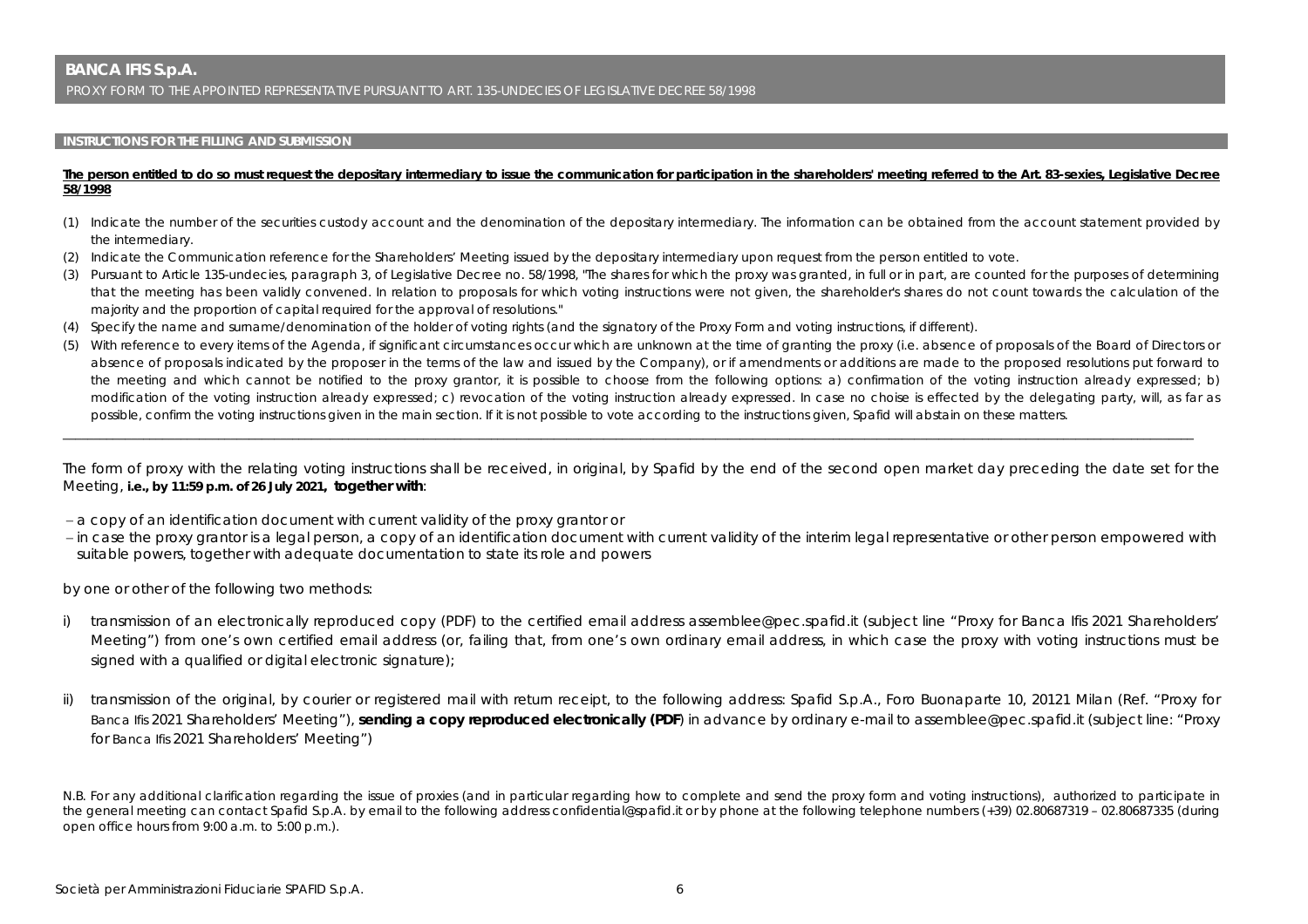### **INFORMATION NOTICE PURSUANT TO ARTICLES 13 AND 14 OF REGULATION EU 2016/679 AND CURRENT NATIONAL LEGISLATION ON PROTECTION OF PERSONAL DATA**

Pursuant to Regulation EU 2016/679 (hereinafter "**GDPR Regulation**" or "**GDPR**") and current national legislation on data protection (hereinafter, together with GDPR, "**Privacy Legislation**"), Spafid S.p.A. with registered office in Milan, Via Filodrammatici 10 (hereinafter the "**Company**" or "**the Controller**") as data controller, is required to an information notice on the use of personal data.

#### **a) Purpose of the processing and why your personal data is required**

All personal data are processed, in compliance with legal provisions and privacy obligations, for activities strictly connected and necessary for the following purposes: (i) purposes that are strictly connected and functional to the execution of contractual obligations, arising from the mandate conferred by the Delegator (or his representative) to the Appointed Representative, concerning representation at the Shareholders' Meeting and the expression of the vote; (ii) purposes connected with law obligations, regulations, European laws, and instructions from competent Authorities or Supervisory and control or bodies. The provision of personal data for such purposes is mandatory. Failure to provide your data will make it impossible for the Company to allow the delegate to participate in the Shareholders' Meeting.

### **b) Legal ground**

Legal ground is compliance with laws, execution of contractual obligations or express consent of the data subject.

#### **c) Processing logics**

The processing of your personal data will take place in compliance with the provisions of the Privacy Law, by means of paper, computer or telematic tools, with logic strictly related to the purposes indicated and, in any case, with methods suitable to guarantee security and confidentiality in accordance with the Privacy Law.

#### **d) Categories of data processed**

In relation to the purposes described above, the Company processes Your personal data (such as i.e. name, surname, address, telephone number, email address, date of birth, identity card, fiscal code, nationality).

#### **e) Communication and dissemination of data**

In order to achieve the purposes listed under letter a), Your personal data will be communicated to the Company employees acting as autorhized encharged of processing. Moreover, your data may be communicated to: a) other Group companies and to subjects that provide support services for the execution of the contract; b) the Issuer of financial instruments in relation to which proxy is conferred, for the fulfilments inherent to representation in the shareholders' meeting and the expression of the vote, the recording and updating of the shareholders' register; c) other subjects, in fulfilment of an obligation of law, regulation or Community legislation, or on the basis of provisions given by Authorities legitimated to do so by law or by supervisory and control bodies. A full and updated list of Group Companies and/or third parties that might receive Your personal data is available at www.spafid.it - "Privacy" section.

Your personal data might be transmitted outside the European Union only following an adequacy decision by the European Commission or in presence of adequate safeguards under Privacy Regulation (including binding corporate rules and standard data protection clauses).

Personal data processed by the Company are not subject to dissemination.

#### **f) Data retention**

In accordance with the principles of proportionality and necessity, personal data will be stored in a form that allows the data subject identification for a period of time not exceeding the achievement of the purposes for which they where processed, therefore taking into account:

 - the need to continue to retain personal data collected for the purpose of offering the services agreed with the user or protecting the legitimate interest of the Controller, as described in the abovementioned purposes,

- the existence of specific regulatory or contractual obligations that require data processing and retention for specific periods of time. The Company adopts reasonable measures to guarantee that incorrect personal data are corrected or deleted.

#### **g) Rights of the data subject**

Data subjects have the right at any time to obtain from the Controller confirmation as to whether personal data concerning him or her are being processed, and to know the content and source, verify their accuracy or request their integration or update, or correction (artt. 15 and 16 of GDPR).Moreover, data subjects have the right to request erasure, restriction of processing, withdrawal of consent, data portability and to complain with the supervisory authority and to oppose themselves in any case, on legitimate grounds, to their processing (art. 17 et seg. of GDPR). These rights may be exercised by written communication accompanied by a valid identity document of the person concerned to be sent to: privacy emittenti@spafid.it. The Controller, directly or through designated units, shall process your request and provide you, without undue delay, with the information on the action taken in respect of your request.

#### **h) Controller and Data Protection Officer**

The data controller is Società per Amministrazioni Fiduciarie "Spafid" S.p.A. with Headquarters at 10, Via Filodrammatici, Milan. Spafid has designated the Group's Data Protection Officer as the Data Protection Officer. The Data Protection Officer may be contacted at the following addresses:

- DPO.mediobanca@mediobanca.com
- dpomediobanca@pec.mediobanca.com

 Società per Amministrazioni Fiduciarie " SPAFID" S.p.A.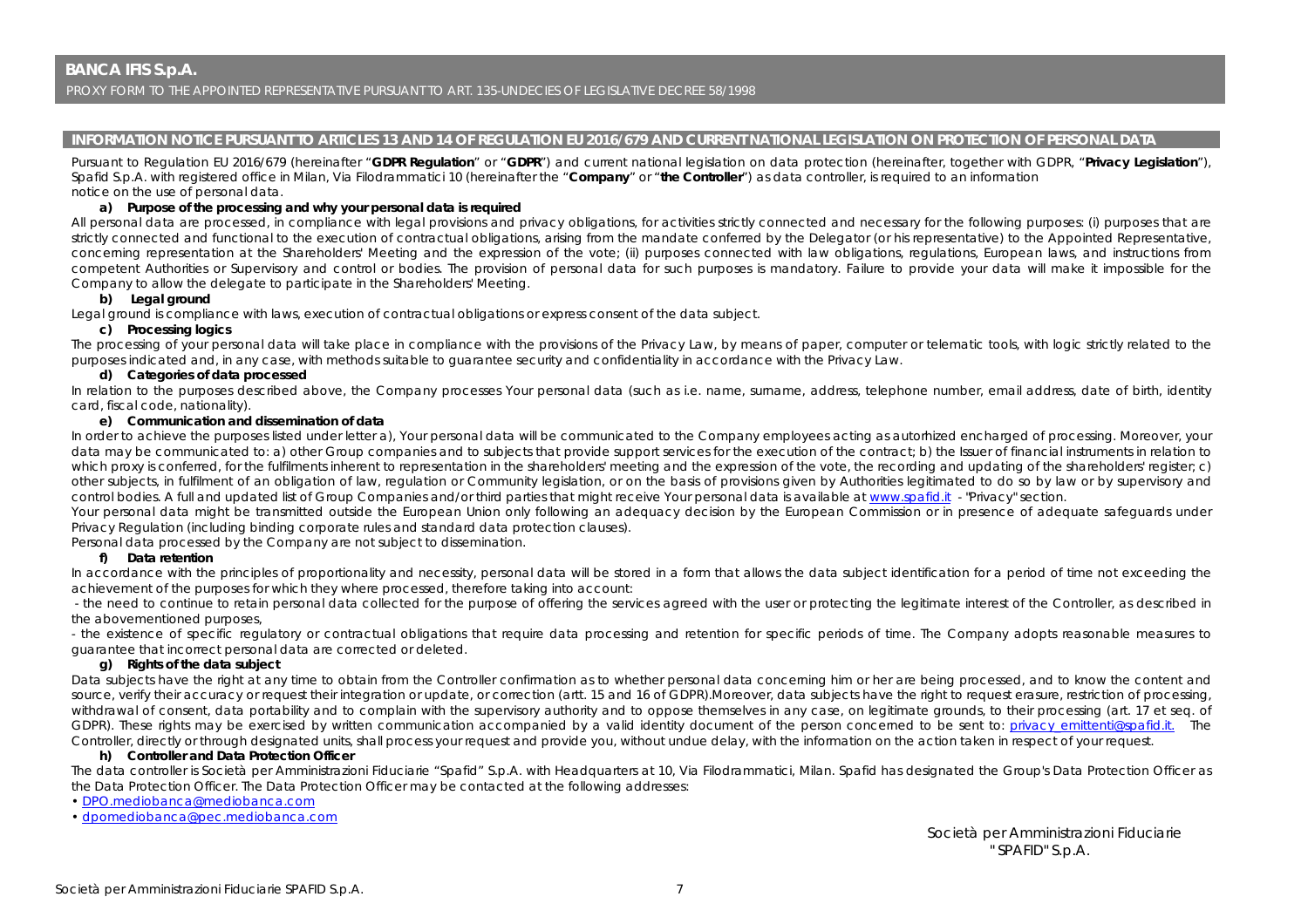## **PRIVACY STATEMENT PURSUANT TO ARTT. 13 AND 14 OF EUROPEAN REGULATION 2016/679 ("GDPR")**

Banca IFIS S.p.A. (the Bank), the Data Controller, with registered office in Venice-Mestre, via Terraglio 63, pursuant to Art. 13 of EU Regulation 2016/679 (the Regulation), gives notice that Personal Data provided in any manner by you will be processed fairly, legally, and transparently, only for the purposes of allowing management of the Shareholders' Meeting and subsequent legal obligations.

The data will be processed by the Bank using manual, computer, and electronic instruments strictly for the aforementioned purposes and in order to ensure the security and confidentiality of the data involved.

In relation to performance of the tasks assigned, personal data may also be shared with the Bank's personnel, including interns, temporary workers, consultants, and employees of companies outside the Bank, yet connected, controlled, or controlling, all specifically appointed as data processors or persons in charge of processing.

The updated list of Data Processors is available at the Bank's registered office and on its website, www.bancaifis.it.

Pursuant to Articles 15 to 22 of the Regulation, Data Subjects may exercise their rights at any time by sending a written request to the organisational unit responsible for the relevant verification at the Bank's registered office or by email to privacy@bancaifis.it.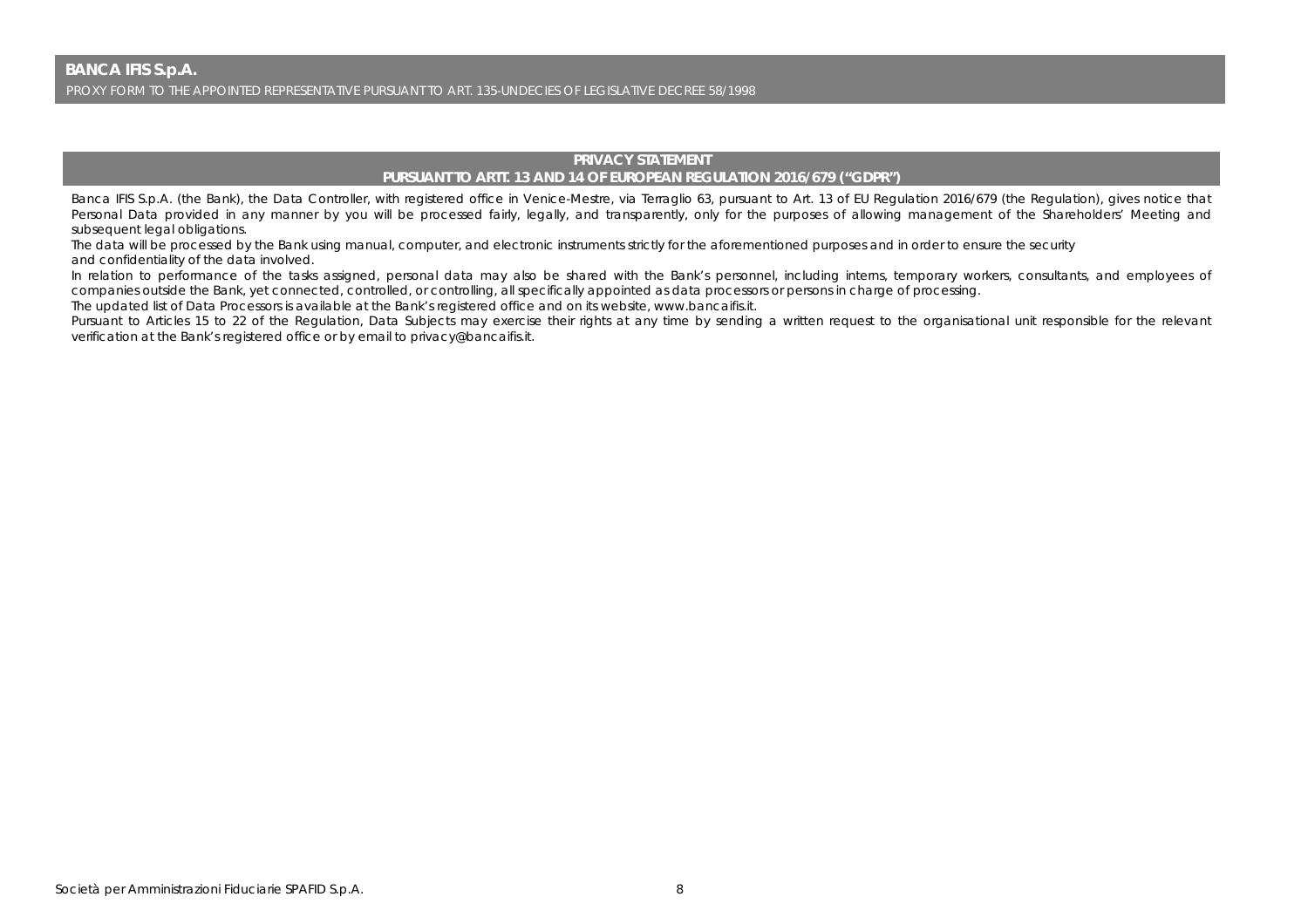#### **Legislative Decree no. 58/1998**

#### **Article 126-***bis*

### **(Integration of the agenda of the shareholders' meeting and presentation of new proposed resolutions)**

1. Shareholders, who individually or jointly account for one fortieth of the share capital may ask, within ten days of publication of the notice calling the shareholders' meeting, or within five days in the event of calling the meeting in accordance with article 125-bis, subsection 3 or article 104, subsection 2, for the integration of the list of items on the agenda, specifying in the request, the additional items they propose or presenting proposed resolution on items already on the agenda. The requests, together with the certificate attesting ownership of the share, are presented in writing, by correspondence or electronically, in compliance with any requirements strictly necessary for the identification of the applicants indicated by the company. Those with voting rights may individually present proposed resolutions in the shareholders' meeting. For cooperative companies the amount of the capital is determined by the statutes also in derogation of article 135.

2. Integrations to the agenda or the presentation of further proposed resolutions on items already on the agenda, in accordance with subsection 1, are disclosed in the same ways as prescribed for the publication of the notice calling the meeting, at least fifteen days prior to the date scheduled for the shareholders' meeting. Additional proposed resolutions on items already on the agenda are made available to the public in the ways pursuant to article 125-ter, subsection 1, at the same time as publishing news of the presentation. Terms are reduced to seven days in the case of shareholders' meetings called in accordance with article 104, subsection 2 or in the case of a shareholders' meeting convened in accordance with article 125-bis, subsection 3.

3. The agenda cannot be supplemented with items on which, in accordance with the law, the shareholders' meeting resolved on proposal of the administrative body or on the basis of a project or report prepared by it, other than those specified under article 125-ter, subsection 1.

4. Shareholders requesting integration in accordance with subsection 1 shall prepare a report giving the reason for the proposed resolutions on the new items for which it proposes discussion or the reason relating to additional proposed resolutions presented on items already on the agenda. The report is sent to the administrative body within the final terms for presentation of the request for integration. The administrative body makes the report available to the public, accompanied by any assessments, at the same time as publishing news of the integration or presentation, in the ways pursuant to article 125-ter, subsection 1.

5. If the administrative body, or should it fail to take action, the board of auditors or supervisory board or management control committee fail to supplement the agenda with the new items or proposals presented in accordance with subsection 1, the court, having heard the members of the board of directors and internal control bodies, where their refusal to do so should prove to be unjustified, orders the integration by decree. The decree is published in the ways set out by article 125-ter, subsection 1.

## **Article 135-***decies*

## **(Conflict of interest of the representative and substitutes)**

1. Conferring proxy upon a representative in conflict of interest is permitted provided that the representative informs the shareholder in writing of the circumstances giving rise to such conflict of interest and provided specific voting instructions are provided for each resolution in which the representative is expected to vote on behalf of the shareholder. The representative shall have the onus of proof regarding disclosure to the shareholder of the circumstances giving rise to the conflict of interest. Article 1711, second subsection of the Italian Civil Code does not apply.

2. In any event, for the purposes of this article, conflict of interest exists where the representative or substitute:

- a) has sole or joint control of the company, or is controlled or is subject to joint control by that company;
- b) is associated with the company or exercises significant influence over that company or the latter exercises significant influence over the representative;
- c) is a member of the board of directors or control body of the company or of the persons indicated in paragraphs a) and b);
- d) is an employee or auditor of the company or of the persons indicated in paragraph a);
- e) is the spouse, close relative or is related by up to four times removed of the persons indicated in paragraphs a) to c);
- f) is bound to the company or to persons indicated in paragraphs a), b), c) and e) by independent or employee relations or other relations of a financial nature that compromise independence.

3. Replacement of the representative by a substitute in conflict of interest is permitted only if the substitute is indicated by the shareholder. In such cases, subsection 1 shall apply. Disclosure obligations and related onus of proof in any event remain with the representative.

4. This article shall also apply in cases of share transfer by proxy.